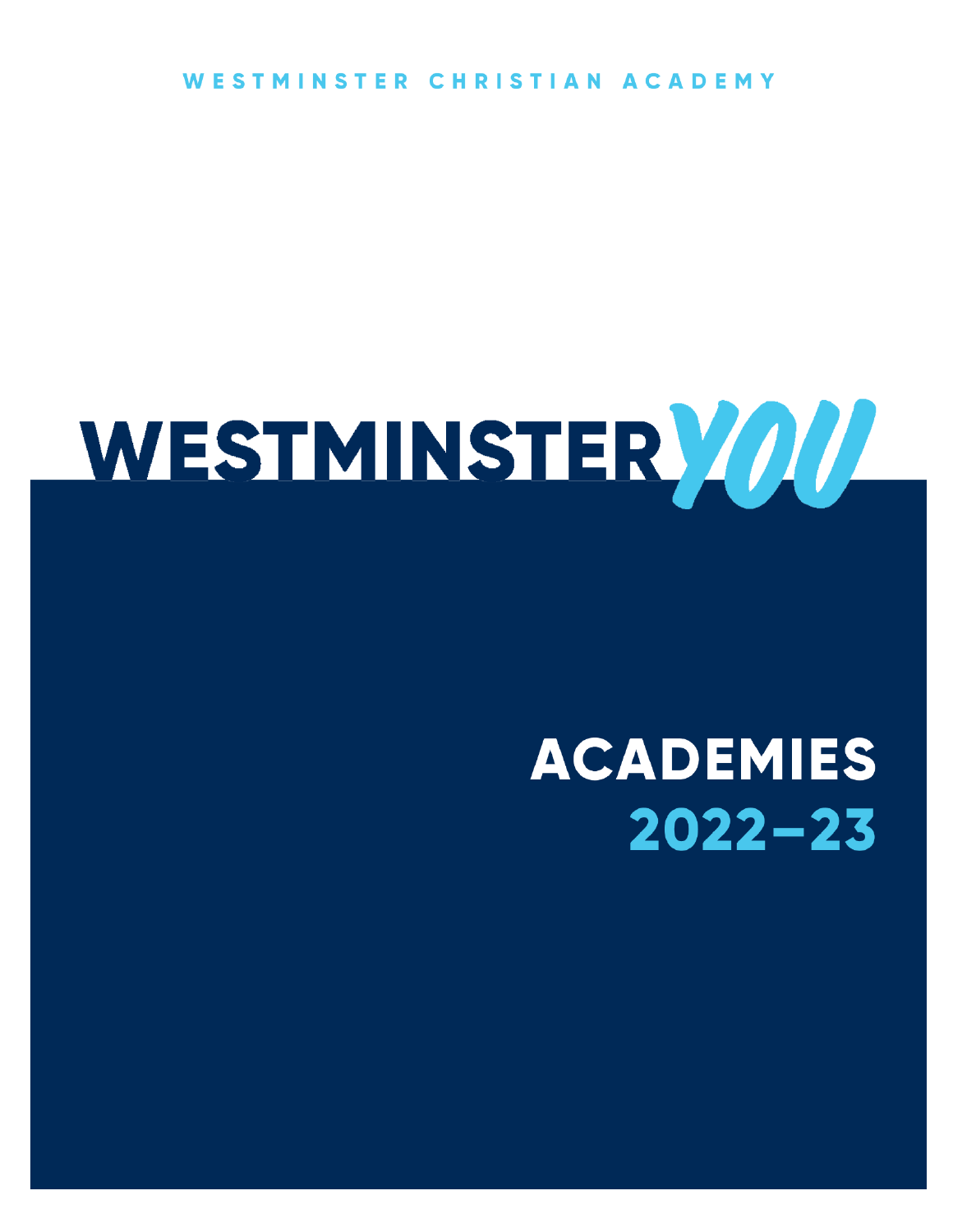### **PROGRAM OVERVIEW**

#### **What is Westminster***YOU***?**

Westminster*YOU* is a tailored and innovative approach to teaching, learning, and building community. The program provides opportunities for our students and families to engage and learn in ways that work for them in spaces and through programs that inspire connection and customization. Westminster*YOU* provides unique experiences that prepare our students to engage the world and change it for Jesus Christ.

#### **Academies**

Academies are academic programs that exist both within and outside our traditional seven period day. These programs will offer students the opportunity for hands-on and experiential learning that is community-oriented in scope. Students in our academies will gain valuable experience in real-world situations and scenarios and will have the opportunity to put our school's vision into practice. Students who take part in an academy will have a multi-year experience that may include a mentor and/or related internship. Students who complete work within each portion of an academy will receive credit on their transcript.

#### **Enrichment**

Academic enrichment opportunities offer students the unique ability to go deeper and further into academic material they are interested in. These opportunities stretch across the disciplines.

#### **Recovery**

Academic recovery is designed to give students time, space, and support each week to get caught up on schoolwork and/or seek extra help from teachers. We will also provide a Writing Center and a Math Center for academic support. Students who have a failing grade may be assigned to an intervention program to address academic deficiencies and to give them an opportunity to boost their grade(s).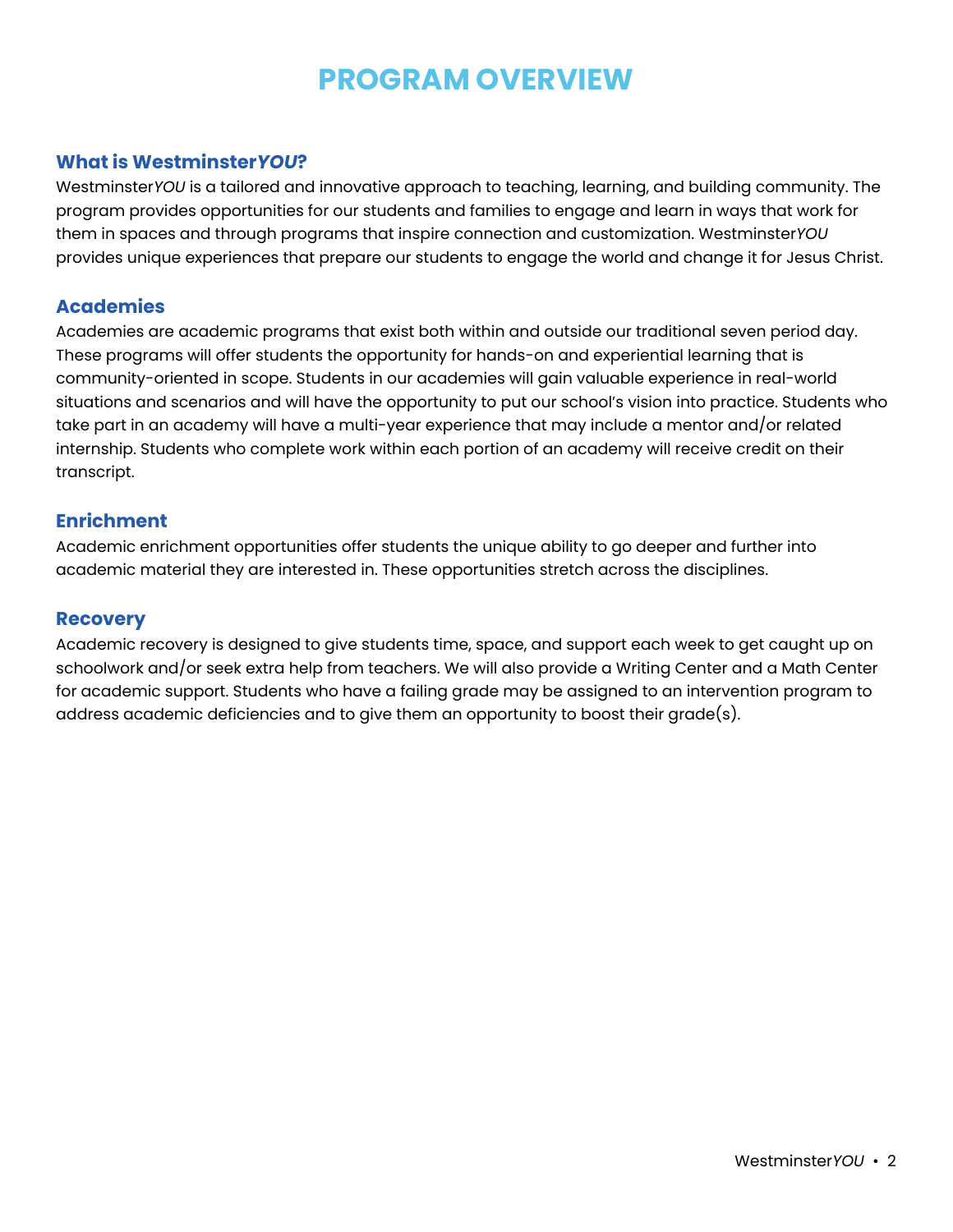## **COURSE CATALOG ACADEMIES**

#### **Business**

Grade Levels: 10–12 • Instructor: Mr. Maloy Meets: Wednesday & Thursday during Advisory • Year-long Prerequisites: Intro to Business, two Teacher/Staff Recommendations

The Business Academy is a year-long program designed to build upon the foundation students have gained by taking Introduction to Business. The Business Academy will provide students with rich opportunities and training in business development and leadership. The Business Academy will specifically develop students' understanding of leadership, management, finance, entrepreneurship, and other core business concepts and skills. Students will learn biblical principles of leadership, stewardship, and service so they are prepared and equipped to engage the world and change it for Jesus Christ. They will learn to lead, to create value, and to develop their God-given gifts through classroom instruction, mentorships, and real-life projects, including our own on-campus coffeehouse, Pawprint. The concepts and skills learned will prepare students for college and for careers in business and across professions and industries and will have life-long practical application.

*General Requirements for Business Academy Distinction at Graduation:*

- *○ Completion of business courses (Intro to Business and one other)*
- *○ Two years of academy participation*

#### **Fine Arts Academy**

Grade Levels: 10–12 • Instructors: Mr. Butz, Dr. Gargrave, Mrs. Roberts, Mrs. Rosenberg, Mr. Sarra, Mr. Schwamb Meets: Wednesday & Thursday during Advisory • Year-long Prerequisite: Two Teacher/Staff Recommendations

The Fine Arts Academy is a year-long program designed to give students with gifts in the arts an opportunity to use and explore how those gifts can be used to bring glory to God and good to people. The program is designed to build upon the courses found within our normal curriculum. Students in this academy may choose to focus on visual arts, theatre arts, or music. Students will explore the ways in which art — in its various forms — can be used to reflect God's truth and to engage the community. Specific examples include audition and recital preparation, developing stage presence, and advanced focus on various disciplines within both music and visual arts.

*General Requirements for Fine Arts Academy Distinction at Graduation:*

- *● Theatre*
	- *○ Completion of the following courses:*
		- *■ Intro to Theatre Arts*
		- *■ Theatre Arts: Scripts and Styles*
		- *■ Theatre Arts: Production and Design*
		- *■ Advanced Theatre Arts*
	- *○ 4 semesters Theatre Arts Enrichment Participation\**
		- *■ May be taken any of the 8 semesters of Upper School*
		- *■ Missing more than 6 classes may be grounds for that semester not counting toward the 4 semester total*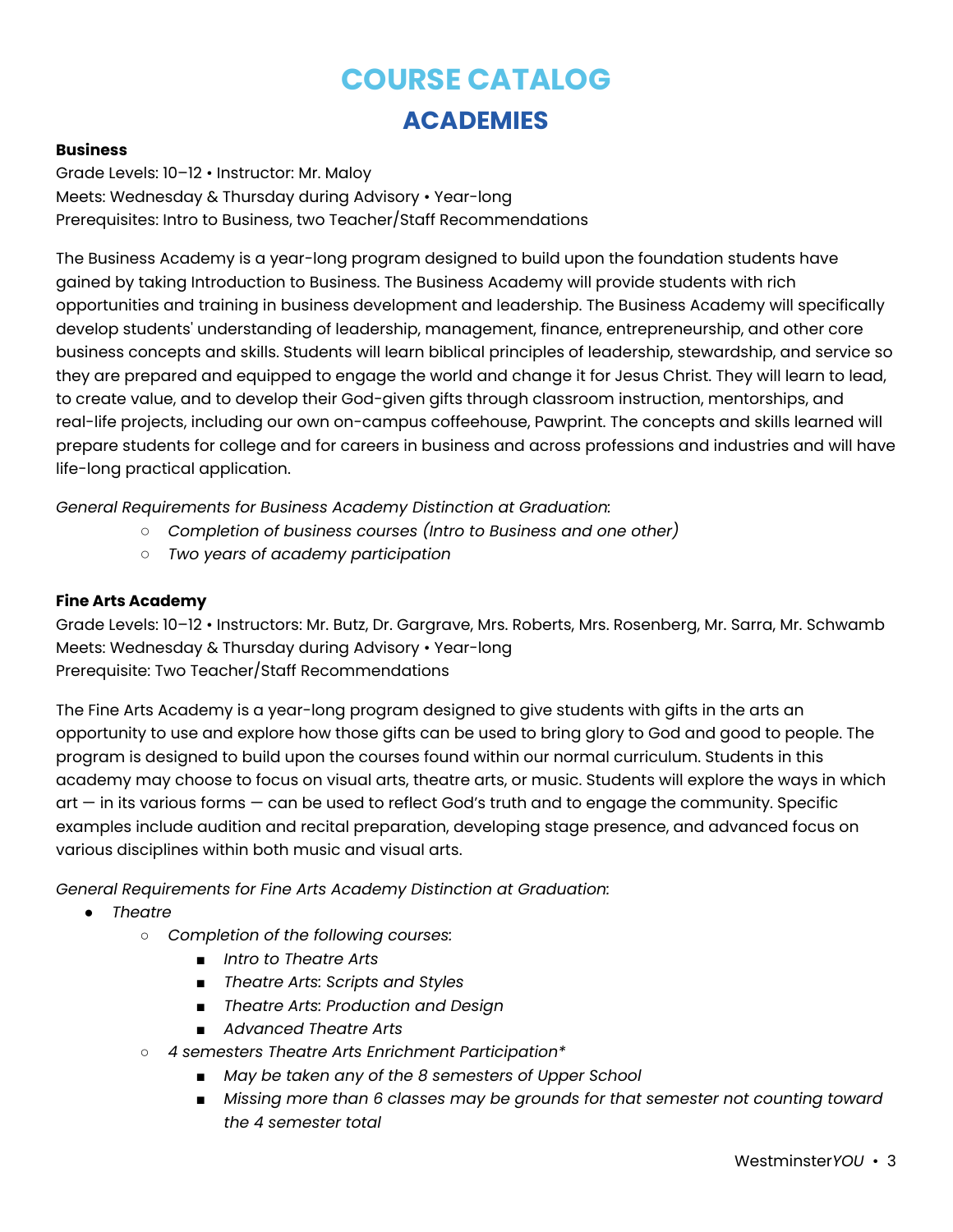- *■ \*2023 seniors need only complete one year of academy participation for the distinction.*
- *● Music*
	- *○ Completion of at least 3 years (and preferably 4) of the same Performing Ensemble*
		- *■ Band*
		- *■ String Orchestra, or*
		- *■ Concert Choir*
	- *○ 4 semesters Music Enrichment Participation\**
		- *■ Choose any music enrichment offered*
		- *■ May be taken any of the 8 semesters of Upper School*
		- *■ Missing more than 6 classes may be grounds for that semester not counting toward the 4 semester total*
		- *■ \*2023 seniors need only complete one year of academy participation for the distinction.*
- *● Visual Arts*
	- *○ Completion of the following courses:*
		- *■ Introduction to Visual Art (prerequisite for application)*
		- *■ One media-specific course (prerequisite for application)*
		- *■ Two additional semesters of Visual Arts study including at least one advanced course (Drawing, Ceramics II, Advanced Studio Art, AP Studio Art, or AP Art History)*
	- *○ At least four semesters of the Visual Arts Academy\**
		- *■ May be taken sophomore through senior year*
		- *■ Missing more than 6 classes may be grounds for that semester not counting toward the 4 semester total*
		- *■ \*2023 seniors need only complete one year of academy participation for the distinction.*

#### **Law and Constitution**

Grade Levels: 9–12 • Instructor: Mrs. LeVar Meets: Wednesday & Thursday during Advisory • Year-long Prerequisite: Two Teacher/Staff Recommendations

The Law and Constitution Academy is a year-long, student-focused program designed to equip participants with knowledge and skills pertaining to the law, the legal process, the legal system, and the fundamental principles and values on which these are based. Students will explore essential concepts including law, power, justice, liberty, and equality — fundamental to our constitutional democracy and to the structure and functioning of other societies. Through activities that engage students in considering how the law and legal issues are essential to the functioning of politics, culture, and society, students will experience how the law affects them and how they, in turn, can affect the law.

*General Requirements for Law and Constitution Academy Distinction at Graduation:*

- *○ Completion of the following courses:*
	- *■ Mock Trial*
	- *■ AP American Government or 1818 American Government*
- *○ Two years of academy participation*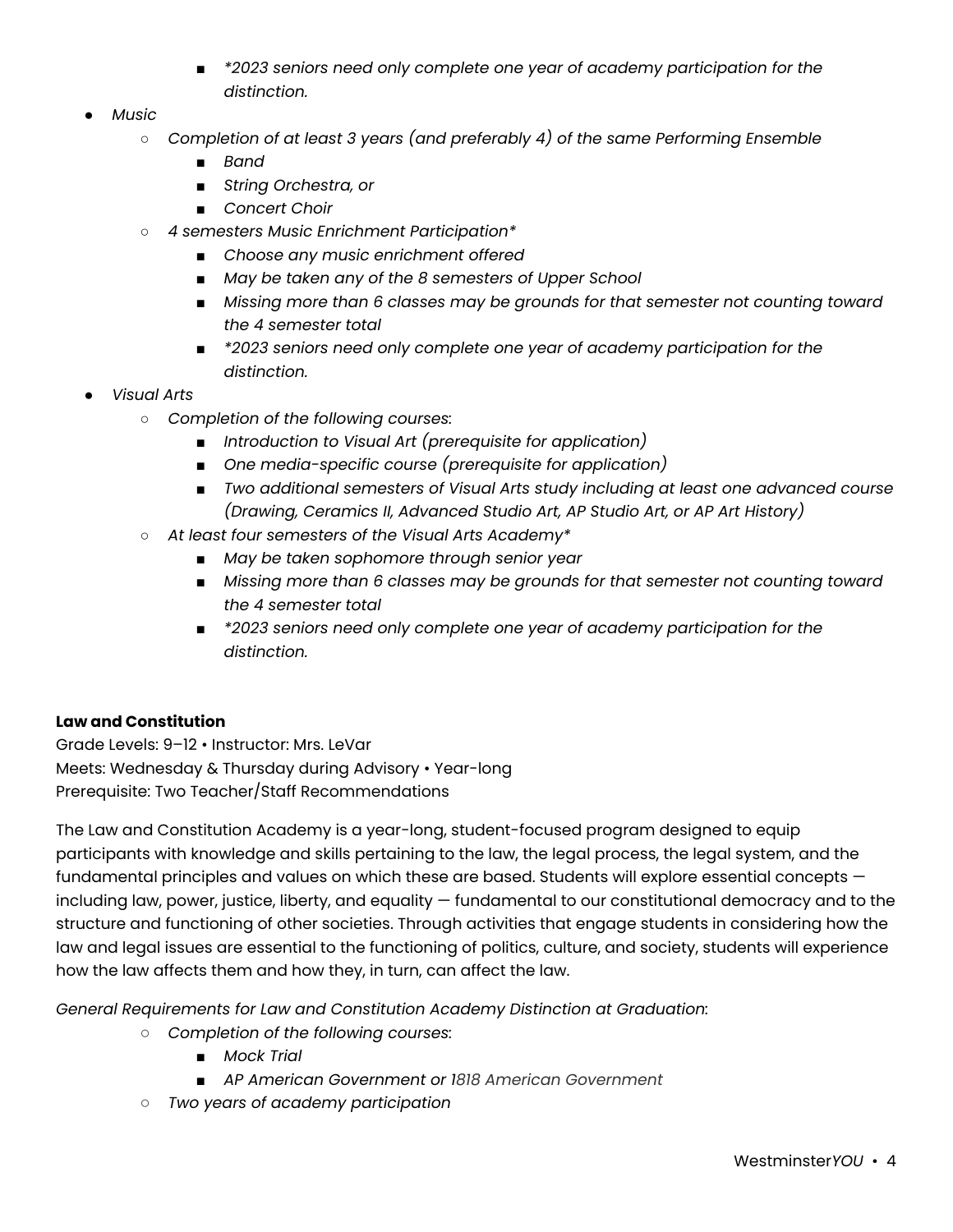#### **STUCO Leadership Academy**

Grade Levels: 9–12 • Instructor: Ms. Woodall Meets: Wednesday & Thursday during Advisory • Year-long

The Student Council Leadership Academy is a yearlong course designed to equip students to lead their community in the following three areas of influence: government, community building, and service. This course will help students develop skills that will help them better represent the voices of their class, think critically about issues in the community, propose solutions to those issues, brainstorm ideas that will improve the student experience, and plan and implement community and service projects that will build relationships and fill needs within the community. Students will learn biblical principles of leadership, stewardship, and service, so they are prepared and equipped to engage the world and change it for Jesus Christ. They will learn to lead, to create value, and to develop their God-given gifts through classroom instruction, mentorships, and real-life projects and experience. The concepts and skills learned will prepare students for college and for careers in business, government, project management, communications, and more.

*General Requirements for STUCO Leadership Academy Distinction at Graduation:*

- *○ Two years of academy participation*
	- *■ \*2023 seniors need only complete one year of academy participation for the distinction.*

#### **Middle School STEM Academy**

Grade Levels: 7-8 • Instructor: Mr. Decker Meets: Wednesdays, 2:10–3 p.m. • Year-long

The STEM Academy is a project-based guild empowering students to change the world for Jesus Christ by using problem solving. Through a synergy of disciplines, students will learn more about God and his creation so that they can have a positive impact in our world and on others. The STEM Academy seeks to expose students to a wide range of experiences and activities. Through learning-by-doing, this approach provides valuable opportunities to discover and integrate a biblical worldview into the areas of Science, Technology, Engineering, and Mathematics.

*Students can receive a STEM Distinction in the Middle School by completing one of two available tracks.*

- The first track requires students to take both STEM 7 and STEM 8 while completing the 2 enrichment *courses (Ocean Discovery I and Introduction to Coding) within their Middle School career.*
- *● The second track requires students to take both STEM 7 and STEM 8 while completing a year involved with either the Robotics Team or the AV Club.*

*Offerings within the MS STEM Academy:*

#### *Courses*

STEM 7 This course is the entrance into the exciting world of STEM. It provides project-based exploration through hands-on activities designed to inspire students. Using the Problem Solving Process we will construct Newton scooters, build rockets, and even conduct a heat transfer experiment that will run on the International Space Station. Throughout each challenge, students will think critically, collaborate, and become better problem solvers.